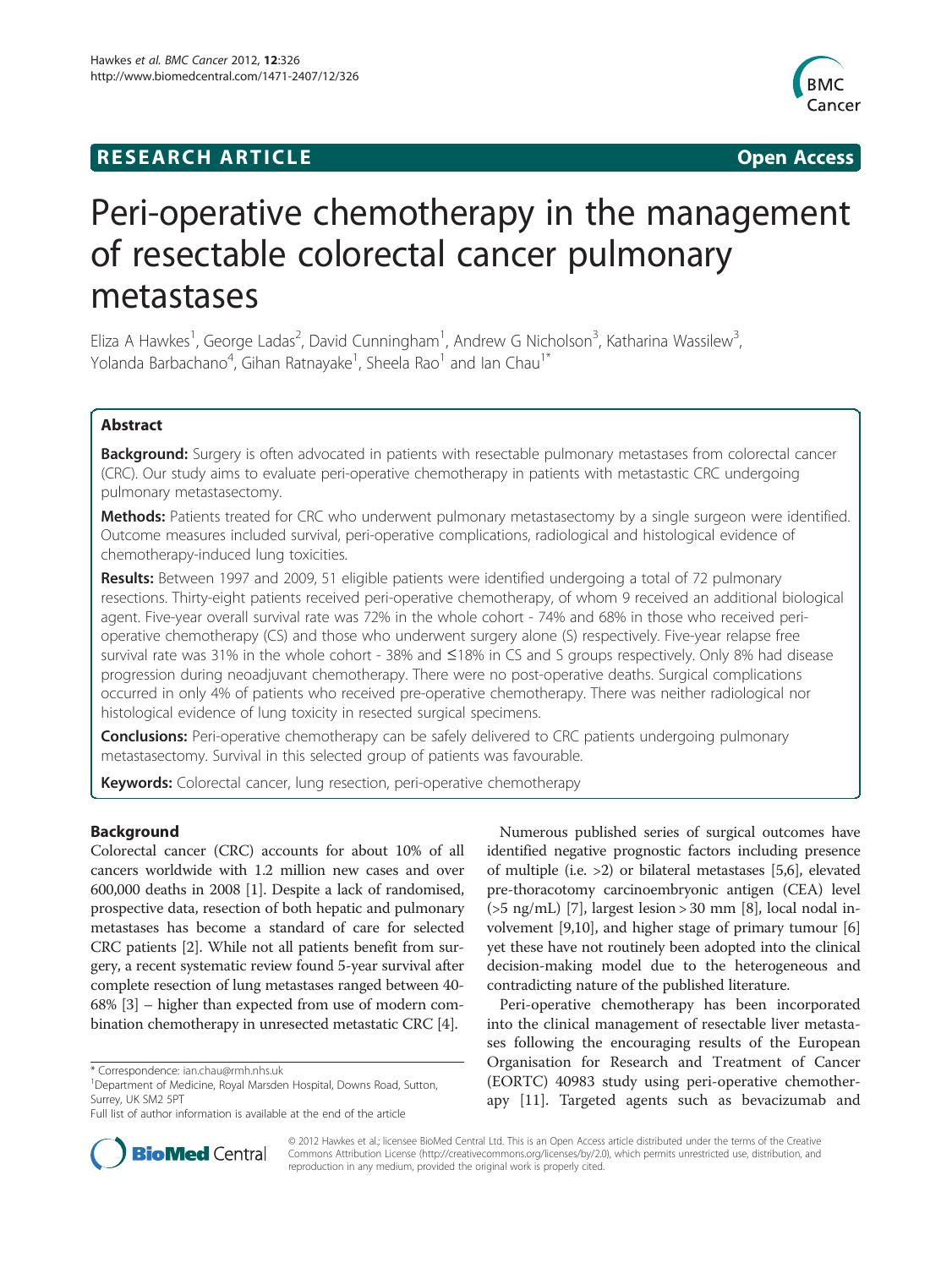cetuximab are also utilised for selected patients with liver-only metastatic disease [\[12](#page-11-0)-[14\]](#page-11-0). Despite advances made in peri-operative treatment of resectable hepatic metastases, there remains a relative paucity of data regarding its role in pulmonary metastasectomy, and any resulting toxicity. Previously we reported on 11 patients from our joint-institution (Royal Marsden/Royal Brompton Hospitals) series [[15](#page-11-0)]. In this current study, we report on an expanded cohort treated until March 2009 as well as evaluating the role of pre-operative positive emission tomography (PET) and examining for evidence of chemotherapy-induced pulmonary toxicity.

# Methods

The study was approved by our Institutional Review Board (CCR SE3343). Patients  $\geq 18$  years of age with a histological diagnosis of colorectal adenocarcinoma who underwent a curative-intent pulmonary metastasectomy were deemed eligible. Patients undergoing oncological treatment at the Royal Marsden Hospital (RMH) were identified from a list of pulmonary metastases resections performed at the Royal Brompton Hospital (RBH) by a single surgeon (GL) between January 1997 and March 2009. All information was collated from patient records at both RMH and RBH. Based on the RMH GI unit guidelines, CRC patients were reviewed in a multidisciplinary meeting, and selected for perioperative chemotherapy if disease-free interval <2 years and the nature of the pulmonary nodules was deemed to be malignant. Data were collected on age, gender, primary tumour site and date of primary tumour resection, adjuvant therapy related to the primary tumour, date of lung metastases diagnosis, disease-free interval (DFI) (calculated from the date of primary colorectal tumour resection to date of diagnosis of first lung metastasis), pulmonary surgery, relapse site and date of death or last follow up. Details of pulmonary surgery, peri-operative chemotherapy related to pulmonary metastases, including response, toxicities and complications, as well as pre-operative CEA levels were recorded. Following pulmonary resection, standard follow-up at this institution consisted of 3-monthly clinical review and CEA levels for the first year then 6-monthly reviews plus CEA levels thereafter as well as 6–12 monthly imaging with computed tomography (CT) scan.

Patients were selected for pulmonary metastasectomy based on the following criteria: 1) primary tumour controlled; 2) the only identifiable sites of metastatic disease being lung or liver or both; 3) disease stability in terms of number of lesions confirmed on interval scans; 4) complete resection of all deposits feasible and 5) patient fit for planned procedure [[2\]](#page-10-0). Details of surgical approach are outlined in Appendix A.

All those undergoing neoadjuvant chemotherapy underwent a baseline and pre-operative CT scan.

However 2 patients had scans externally with no report available. A documented reduction in size of lesions was recorded. Standard radiological response criteria such as RECIST [[16\]](#page-11-0) were not possible to use due to small size (often sub-centimetre) of pulmonary metastases.

Haematological and biochemical toxicities were graded according to the National Cancer Institute Common Terminology Criteria for Adverse Events version 3.0 (CTCAEv3.0). Clinical toxicities were also graded, based on documented findings and the treatment required. Evidence of lung toxicities such as pneumonitis and pulmonary fibrosis, as documented on CT scan, was also recorded.

Resected paraffin-embedded lung tissue specimens were examined by two specialised pulmonary pathologists (AGN and KW), who were blinded to all clinical information concerning chemotherapy. Samples were assessed for viable tumour. Non-tumour lung tissue from each specimen was also assessed for evidence of chemotherapyrelated toxicity including pulmonary eosinophilia, interstitial fibrosis and/or inflammation unrelated to the locale of the tumour. These findings were subsequently correlated with clinical data to evaluate the possible role of neoadjuvant chemotherapy in lung toxicity.

# Surgical approach

The main aim was complete resection of all deposits with clear margins, whilst preserving as much lung parenchyma as possible. Pre-operative biopsy of suspect lesions was not performed. All lesions visible on preoperative CT scan were recorded and mapped preoperatively. Lesions which had achieved a complete radiological response from neoadjuvant chemotherapy and were no longer visible were not resected. Musclesparing, limited postero-lateral thoracotomy was the most utilised approach. Bilateral disease was resected by staged bilateral thoracotomies 4-6 weeks apart, or rarely by median sternotomy and synchronous bilateral resection. The use of double-lumen endotracheal tubes allowed single lung anaesthesia, with the operated lung being collapsed during the procedure. Following removal of all known lesions, palpation was used to identify additional lesions not detected on CT scan. In our experience, on average 25% more nodules were discovered this way, hence Video Assisted Thoracoscopy is rarely used in our metastasectomy practice. A wide range of resection techniques were used. Small nodules were removed by "precision resection", using diathermy spatula or laser beam, with a sphere of surrounding healthy lung parenchyma to ensure clearance. Deeper parenchymal lesions, underwent localised resection via an anatomical subsegmental to ligate individual feeding vessels and bronchi. Sizeable tumours involving larger hilar structures were removed using anatomical segmentectomy or lobectomy, always in combination with nodal dissection at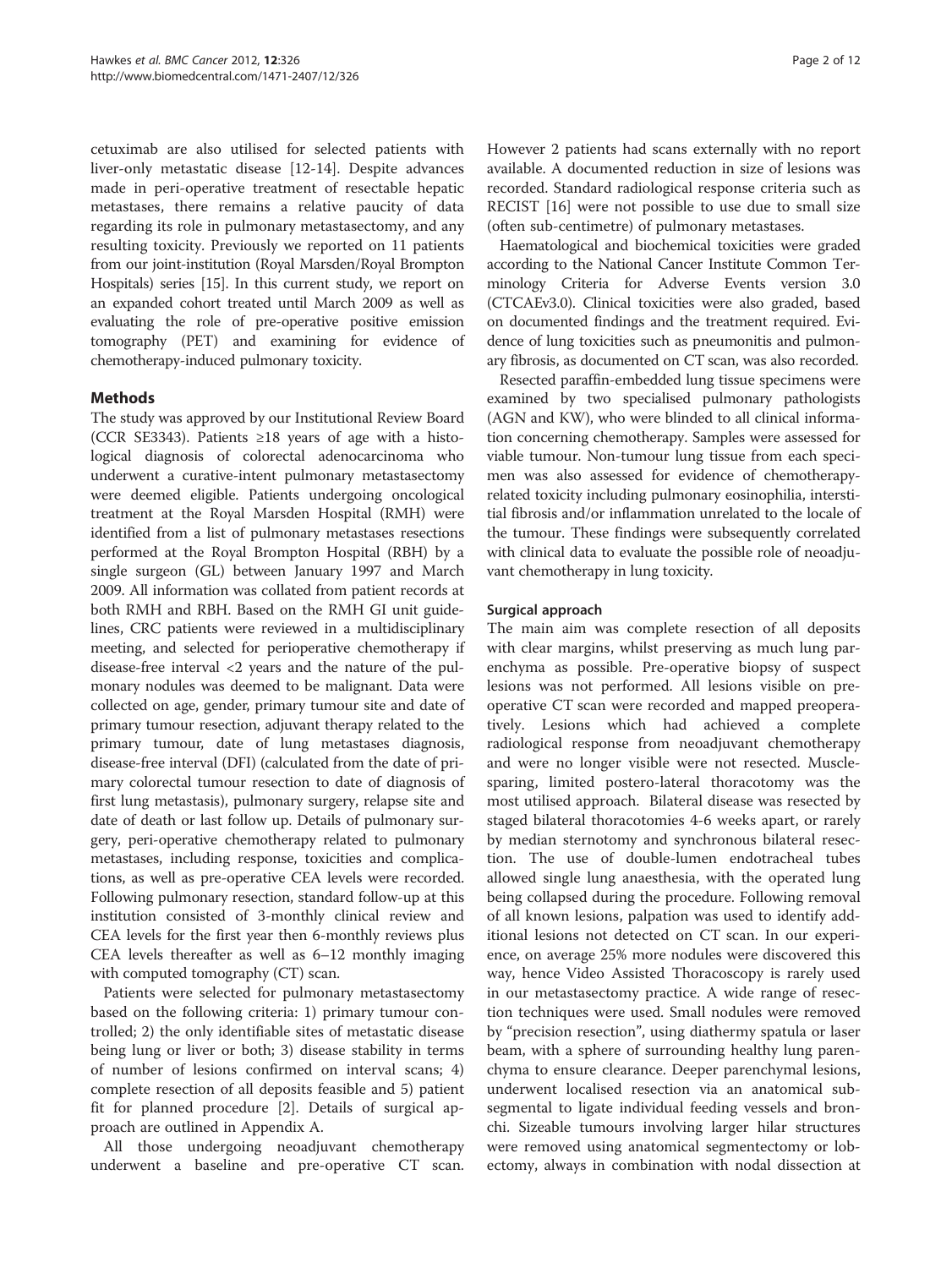Table 1 Patient characteristics

<span id="page-2-0"></span>N1 level, whilst pneumonectomy was only rarely justified. A combination of various techniques is often used in the same patient when multiple deposits are present.

Since a lobectomy with a systematic nodal dissection is the accepted minimum resection for primary lung cancer, distinguishing a new lung primary adenocarcinoma from a solitary colonic metastasis was crucial, in planning the appropriate resection. Given that up to 80% of primary lung adenocarcinomas stain positive for Thyroid Transcription Factor -1 (TTF-1), we regularly used intraoperative immunohistochemistry for TTF-1 on frozen section specimens to make this distinction. In February 2010 we started using a 1318 nm lung laser device, and laser assisted lung resection was now routinely used in all metastasectomy patients in our practice.

#### Statistical considerations

The primary endpoint of the study was overall survival (OS). Secondary endpoints include relapse-free survival (RFS), response to neoadjuvant chemotherapy where applicable and toxicity. Overall survival was measured from date of first treatment for the pulmonary

| <b>Patient characteristics</b>        | Patients who received<br>peri-operative chemotherapy | Patients who underwent<br>surgery alone | <b>Total cohort</b> |  |
|---------------------------------------|------------------------------------------------------|-----------------------------------------|---------------------|--|
| Number of patients                    | 38                                                   | 13                                      | 51                  |  |
| Number of pulmonary resections        | 56                                                   | 16                                      | 72                  |  |
| Age median (range)                    | $61.4(41-78)$                                        | 65 (49-78)                              | $63(41 - 78)$       |  |
| Male:female                           | 23:15                                                | 7:6                                     | 30:21               |  |
| Site of primary                       |                                                      |                                         |                     |  |
| Colon                                 | 20                                                   | $\overline{7}$                          | 27                  |  |
| Rectum                                | 18                                                   | 6                                       | 24                  |  |
| Stage at diagnosis                    |                                                      |                                         |                     |  |
| Stage II                              | 8                                                    | 6                                       | 14                  |  |
| Stage III                             | 20                                                   | $\overline{4}$                          | 24                  |  |
| Stage IV                              | 11                                                   | 3                                       | 14                  |  |
| Site of metastases                    |                                                      |                                         |                     |  |
| Liver                                 | $\overline{2}$                                       | 3                                       | 5                   |  |
| Lung                                  | 8                                                    | $\mathbf 0$                             | $\,8\,$             |  |
| Lung + Omentum                        | $\mathbf{1}$                                         | $\mathbf 0$                             | $\mathbf{1}$        |  |
| Adjuvant chemotherapy for primary CRC |                                                      |                                         |                     |  |
| Yes                                   | 24                                                   | $\overline{7}$                          | 31                  |  |
| With neoadjuvant CRT                  | 3                                                    | $\overline{4}$                          | 7                   |  |
| With neoadjuvant chemo + CRT          | 3                                                    | $\mathbf 0$                             | 3                   |  |
| With Adjuvant RT                      | 0                                                    | 1                                       | $\mathbf{1}$        |  |
| <b>No</b>                             | 8                                                    | $\mathbf{1}$                            | 9                   |  |
| Site of first metastases              |                                                      |                                         |                     |  |
| Lung only                             | 29                                                   | 10                                      | 39                  |  |
| $Lung + liver$                        | $\overline{2}$                                       | $\mathbf 0$                             | $\overline{2}$      |  |
| Liver only                            | 5                                                    | 3                                       | 8                   |  |
| Peritoneum                            | 1                                                    | $\mathbf 0$                             | $\mathbf{1}$        |  |
| Nodal (para-aortic)                   | 1                                                    | $\mathbf{0}$                            | $\mathbf{1}$        |  |
| CEA pre-treatment*                    |                                                      |                                         |                     |  |
| Recorded                              | 35 (49 resections)                                   | 10 (12 resections)                      | 45 (61 resections)  |  |
| Not Recorded                          | 3 (7 resections)                                     | 3 (4 resections)                        | 6 (11 resections)   |  |
| >institutional ULN                    | 7 (8 resections)                                     | 2 (2 resections)                        | 9 (10 resections)   |  |
| Median CEA (range)                    | 2 µg/dl (1-1094)                                     | 1.5 µg/dl (<1-10)                       | 2 µg/dl (<1-1094)   |  |

Numbers in table refer to number of patients unless otherwise specified.

\*either prior to neoadjuvant chemotherapy or prior to surgery if no neoadjuvant chemotherapy given.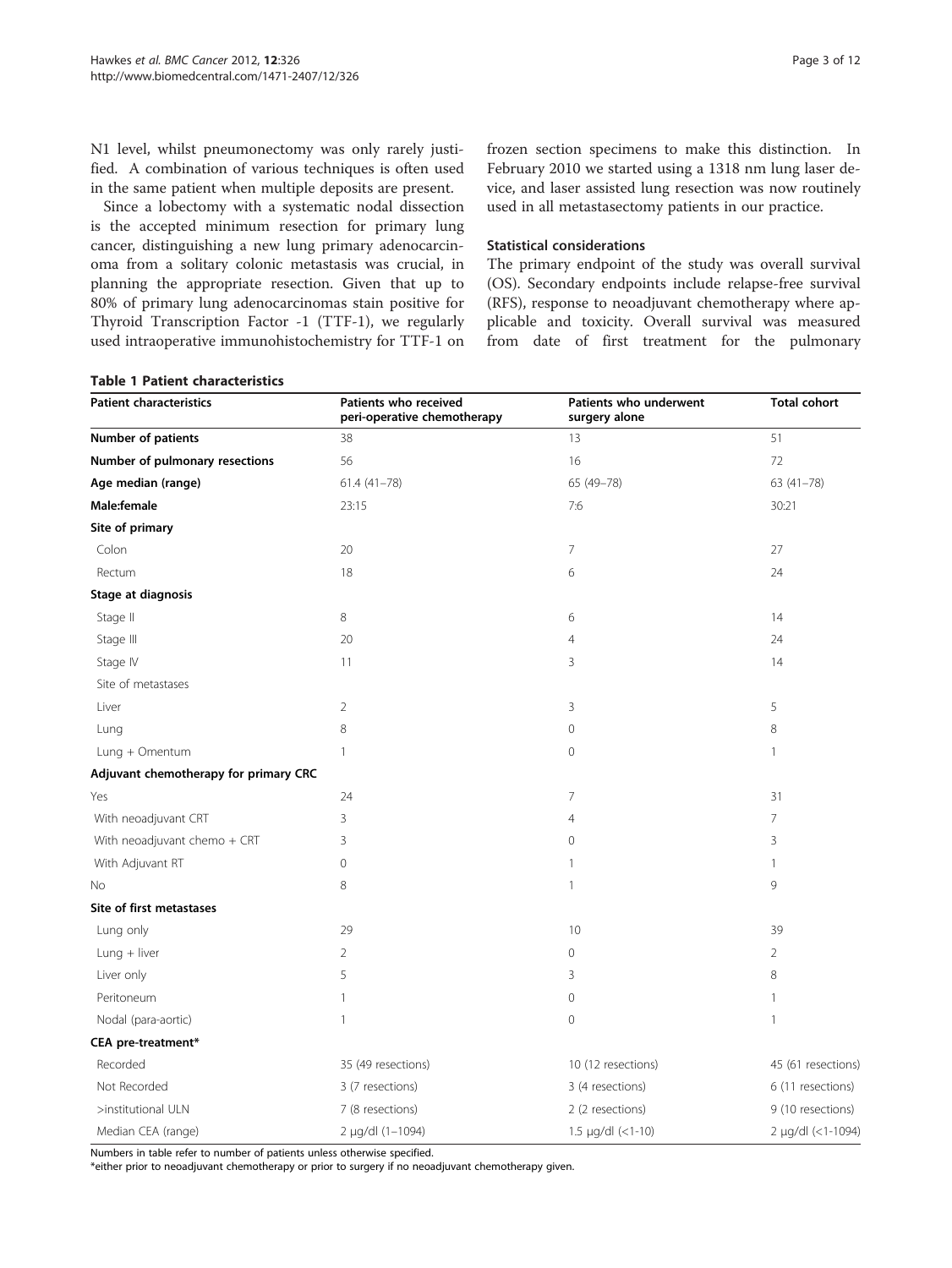metastases (chemotherapy or surgery) to death from any cause and censored at last follow-up. RFS was measured from date of initial pulmonary surgery to date of relapse, death from any cause or date of last follow-up. RFS and OS were estimated using the Kaplan Meier method [\[17](#page-11-0)].

Univariate log-rank analyses were performed to assess the impact of clinico-pathological factors on survival. Multivariate Cox regression analysis was only performed if >1 factor were found to be significant  $(p < 0.05)$ . Factors included were elevated pre-treatment CEA (>institutional upper limit of normal), number of pulmonary metastases (solitary versus multiple), largest metastasis (≥30 mm versus <30 mm), involvement of resected thoracic lymph nodes, disease-free interval (<12 months versus ≥12 months), PET avidity of lung lesions (positive versus negative) and peri-operative chemotherapy (peri-operative cytotoxic drugs versus cytotoxic drugs plus a targeted agent versus surgery alone). No formal statistical comparison of toxicities or complications was performed due to small numbers of events.

All analyses were performed using SPSS (PASW) version 18.

# Results

Fifty-one eligible patients underwent 72 curative resections for pulmonary metastases. Table [1](#page-2-0) shows the baseline characteristics of eligible patients. Of 51 patients in

our cohort, 38 (75%) received neoadjuvant and/or adjuvant chemotherapy relating to their pulmonary resection. In those with no metastatic disease at diagnosis, the median DFI was 24.1 months (range 2.8 to 64.1) for the whole cohort - 20.5 months (range 11.7 to 64.1) in the peri-operative chemotherapy group (CS) and 27.5 months (range 2.8 to 52.8) in the surgery-alone group (S). However, 11/38 (29%) patients in the CS group presented with synchronous metastases at the time of diagnosis.

Forty-five patients had CEA levels performed prethoracotomy, with an elevated result in only 9 patients. <sup>18</sup>FDG-PET was performed in 45 patients with only 8 PET scans demonstrating no FDG-avidity in the lung lesions. The timing of the PET scan did not affect FDG-avidity, even in those undergoing neoadjuvant chemotherapy. Table 2 shows the comparisons among CT, PET and subsequent histology. Concordance with number of confirmed pulmonary metastases diagnosed histologically was higher in PET than CT (72% versus 61%) for those with FDG-avid lesions. The median size of the largest lesion was higher in the PET positive group compared to PET negative group (15 mm versus 8 mm respectively).

#### Chemotherapy

Of the 38 patients (75%) who underwent peri-operative systemic therapy, 36 received it with their initial

|  |  | Table 2 Concordance between radiology, PET and histology |  |  |  |  |  |
|--|--|----------------------------------------------------------|--|--|--|--|--|
|--|--|----------------------------------------------------------|--|--|--|--|--|

|                                                        | PET positive     | PET negative            | No PET done              |
|--------------------------------------------------------|------------------|-------------------------|--------------------------|
|                                                        | n (%)            | n(%)                    | n (%)                    |
| Patients*                                              | 39 (81)          | 8(18)                   | 6(12)                    |
| <b>Resections</b>                                      | 48 (86)          | 8(14)                   | 16(22)                   |
| Timing of pre-thoracotomy PET                          |                  |                         |                          |
| Before neoadjuvant chemotherapy                        | 16               | 3                       |                          |
| After neoadjuvant chemotherapy                         | 12               |                         |                          |
| No neoadjuvant chemotherapy                            | 20               | $\overline{4}$          |                          |
| CT identified metastases                               |                  |                         |                          |
| Median number (range)                                  | $1(1-6)$         | $2(1-3)$                | $2(1-11)$                |
| <b>PET identified metastases</b>                       |                  |                         |                          |
| Median number FDG avid (range)                         | $1(1-6)$         |                         |                          |
| Histologically identified metastases <sup>#</sup>      |                  |                         |                          |
| Median number (range)                                  | $1(1-6)$         | $2(1-4)$                | $1(1-12)$                |
| Median size of largest nodule (range)                  | $15$ mm $(5-60)$ | $8 \, \text{mm}$ (3-15) | $15 \, \text{mm}$ (2-25) |
| Concordance rates on number of metastases <sup>+</sup> |                  |                         |                          |
| $CT + PET$                                             | 34 (71)          |                         |                          |
| $CT + Histology$                                       | 28(61)           | 4(50)                   | 10(71)                   |
| PET + Histology                                        | 33 (72)          |                         |                          |
| $CT + PET + Histology$                                 | 26 (57)          |                         |                          |

\* 2 patients had FDG-avid lung lesions prior to one lung resection but no FDG avid lung lesions prior to a subsequent lung resection.

# Histology obtained at time of resection. All lesions considered involved had viable tumour.

+ histology not available on 1 PET positive patient, and 2 patients who did not have a PET.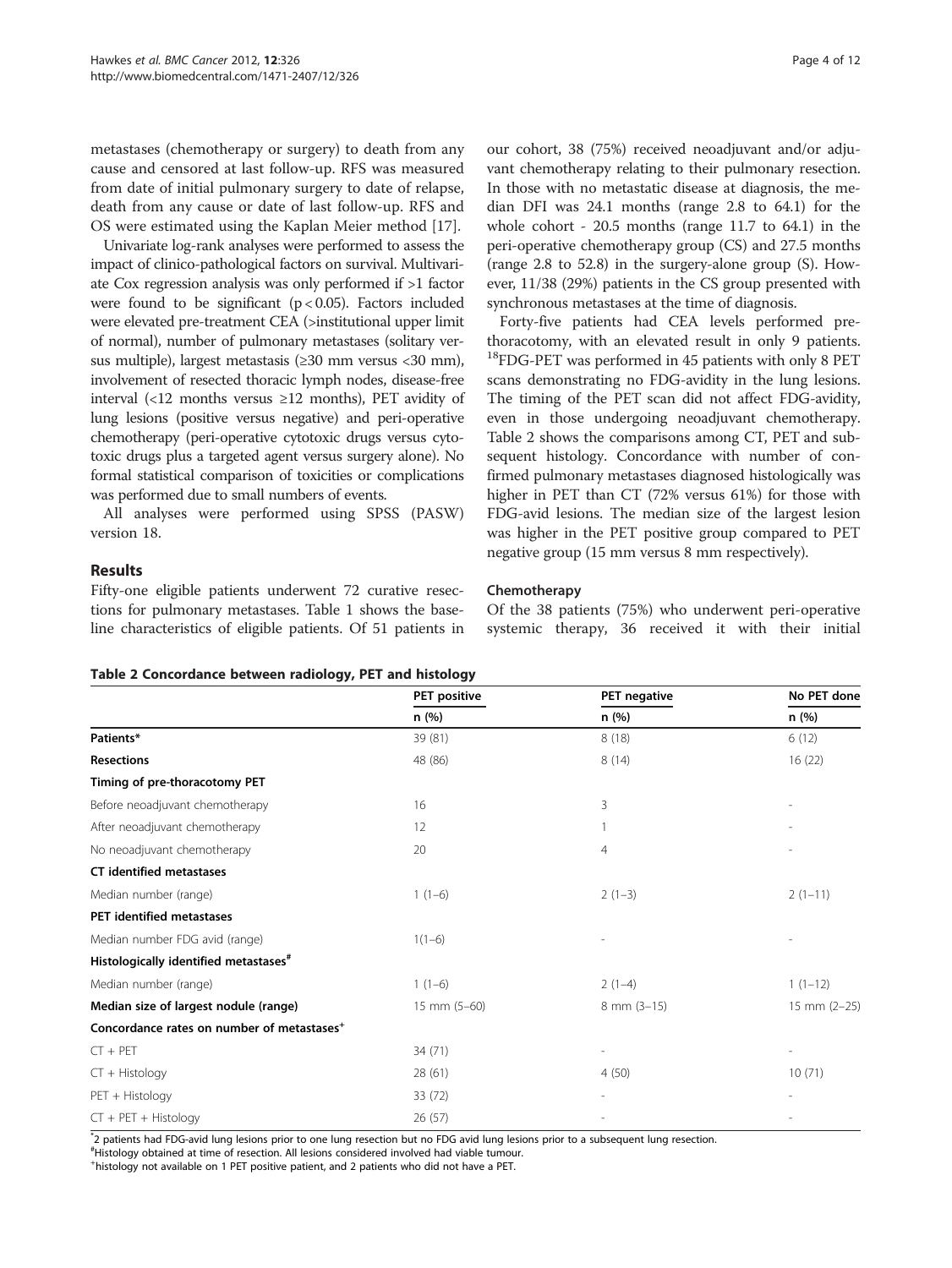#### Table 3 Details of systemic chemotherapy

|                                           | Patients who received<br>chemotherapy         |
|-------------------------------------------|-----------------------------------------------|
|                                           | $(n=38$ patients undergoing<br>56 resections) |
| <b>Timing of treatment</b>                |                                               |
| Chemotherapy plus targeted agent          | $n = 11$ resections (in 9 patients)           |
| Neoadjuvant plus adjuvant                 | 7 (64%)                                       |
| Neoadjuvant alone                         | 4 (36%)                                       |
| Adjuvant alone                            | 0                                             |
| Chemotherapy alone                        | $n = 38$ resections (in 29 patients)          |
| Neoadjuvant plus adjuvant                 | 15 (39%)                                      |
| Neoadjuvant alone                         | 13 (34%)                                      |
| Adjuvant alone                            | 10 (26%)                                      |
| None*                                     | $n = 7$ resections                            |
| Type of systemic treatment                |                                               |
| <b>Targeted agents</b>                    | $n = 11$ resections (in 9 patients)           |
| Bevacizumab                               | 8                                             |
| Cetuximab                                 | 2                                             |
| Sunitinib                                 | 1                                             |
| Chemotherapy alone                        | $n = 38$ resections (in 29 patients)          |
| Oxaliplatin                               | 22                                            |
| Irinotecan                                | 6                                             |
| Mitomycin                                 | 5                                             |
| 5FU/Cape alone                            | 5                                             |
| Number of cycles                          | Median (range)                                |
| Pre-operative                             | $4(2-12)$                                     |
| Targeted agents                           | $6(4-12)$                                     |
| Chemo alone                               | $4(2-8)$                                      |
| Post-operative                            | $5(2-12)$                                     |
| Targeted agents                           | $6(4-12)$                                     |
| Chemo alone                               | $4(2-12)$                                     |
| <b>Chemotherapy-related complications</b> |                                               |
| <b>Pre-operative</b>                      | 9 events (8 patients)                         |
| G3/4 neutropenia                          | 2                                             |
| G3/4 Thrombocytopenia                     | 1                                             |
| $\geq$ G2 neuropathy                      | 2                                             |
| G3/4 diarrhoea                            | 1                                             |
| G3/4 Chest pain                           | $\mathfrak{D}$                                |
| G3 VTE (DVT)                              | 1                                             |
| Post-operative                            | 19 events (14 patients)                       |
| G3/4 neutropenia                          | 4                                             |
| G3/4 Thrombocytopenia                     | 1                                             |
| ≥G2 neuropathy                            | 3                                             |
| G3/4 diarrhoea                            | 3                                             |
| G3 fatigue                                | $\overline{2}$                                |
| G3 infection                              | 1                                             |

|  |  |  |  |  | Table 3 Details of systemic chemotherapy (Continued) |  |
|--|--|--|--|--|------------------------------------------------------|--|
|--|--|--|--|--|------------------------------------------------------|--|

| G3 GI bleed              |  |
|--------------------------|--|
| G <sub>3</sub> PPF       |  |
| G3 stomatitis            |  |
| G3 nausea                |  |
| VTE (pulmonary embolism) |  |

Numbers in table refer to number of resections unless otherwise specified. \*7 resections occurred where patients received no chemotherapy, but had received for a prior or subsequent resection. VTE venous thromboembolism, DVT deep vein thrombosis.

resection, while 2 patients only received chemotherapy with subsequent resections. Table 3 shows details of peri-operative chemotherapy. Nine patients received targeted biological agents combined with neoadjuvant chemotherapy. All targeted biological treatments were administered in combination with an oxaliplatin or irinotecan-based chemotherapy doublet. Post-operative chemotherapy plus targeted therapy was given to all patients receiving bevacizumab and 1 patient who received neoadjuvant cetuximab. In this cohort of 38 patients, chemotherapy was delivered in a total of 49 resections; most commonly peri-operatively  $(n = 22)$ resections), with neoadjuvant alone given in 17 resections and adjuvant alone after 10 resections. Seven patients who underwent multiple pulmonary resections received no systemic peri-operative treatment for at least 1 of these resections. The median number of chemotherapy cycles administered was 4 (range 2–12) preoperatively and 5 (range 2–12) post-operatively. Of 30 patients who received neoadjuvant chemotherapy, 8 (27%) developed treatment-related complications (9 events). Post-operative chemotherapy-related complications occurred more frequently, in 14 patients undergoing adjuvant chemotherapy (54%, 19 events).

None of the CT scans performed following chemotherapy demonstrated fibrotic changes or pneumonitis suggestive of chemotherapy-related lung toxicity. Metastatic colorectal adenocarcinoma was confirmed on independent histological review in all cases with no histological complete responses (ie tumour necrosis or fibrosis in the absence of viable tumour) seen. Histopathological evaluation also demonstrated no evidence of chemotherapy-related changes to the non-cancerous lung parenchyma in any cases.

### Surgical procedures

Table [4](#page-5-0) shows surgery details including type of resection, metastases removed, lymph node dissection, time from last dose of neoadjuvant treatment to surgery and surgical complications. All pulmonary resections were R0 (complete macro- and microscopic resection). Twelve patients had bilateral sequential resections, with no chemotherapy administered between. Median time to surgery after last dose of neoadjuvant vascular endothelial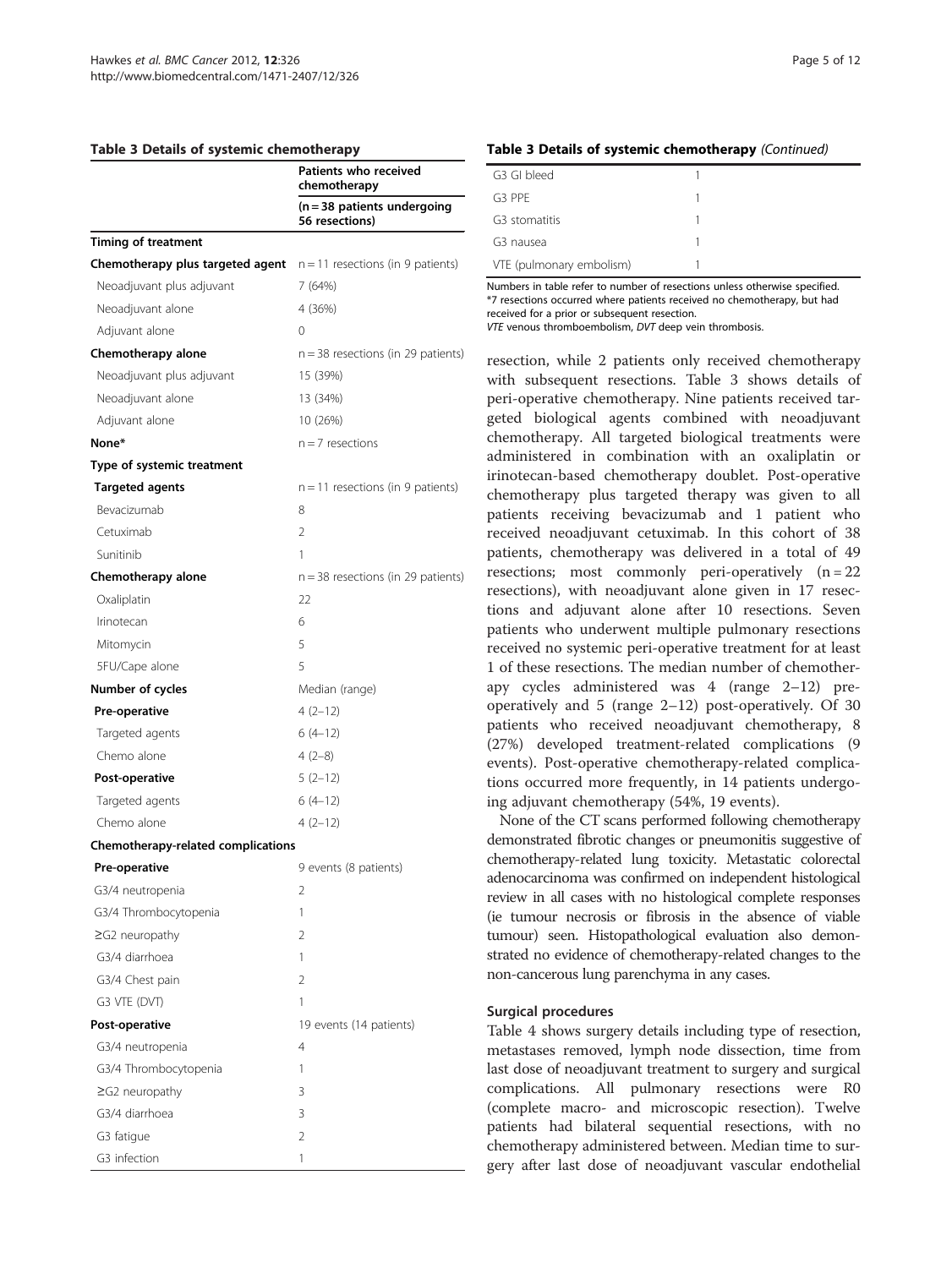# <span id="page-5-0"></span>Table 4 Details of surgery and surgical complications

| Details of surgical resections                          | Peri-operative chemotherapy          | Surgery alone                        | <b>Total cohort</b>                  |
|---------------------------------------------------------|--------------------------------------|--------------------------------------|--------------------------------------|
|                                                         | $n = 56$ resections<br>(38 patients) | $n = 16$ resections<br>(13 patients) | $n = 72$ resections<br>(51 patients) |
| Type of resection                                       |                                      |                                      |                                      |
| Wedge                                                   | 37                                   | 10                                   | 47                                   |
| Segmental                                               | 8                                    | $\overline{2}$                       | 10                                   |
| Lobectomy                                               | 8                                    | $\overline{4}$                       | 12                                   |
| Pneumonectomy                                           | 1                                    | $\circ$                              | $\mathbf{1}$                         |
| Not recorded                                            | 2                                    | $\Omega$                             | 2                                    |
| <b>Metastases removed</b>                               |                                      |                                      |                                      |
| Solitary                                                | 16                                   | $\overline{4}$                       | 20                                   |
| Multiple                                                | 38                                   | 12                                   | 50                                   |
| Unknown                                                 | $\overline{2}$                       | $\Omega$                             | $\overline{2}$                       |
| Median size (range)                                     | 14.5 mm $(2-60)$                     | 15 mm (4-25)                         | $15$ mm $(2-60)$                     |
| Lymph node dissection                                   |                                      |                                      |                                      |
| Yes                                                     | 22                                   | 5                                    | 27                                   |
| Positive histology                                      | 4/22 (18%)                           | 1/5 (20%)                            | 5/27 (19%)                           |
| <b>No</b>                                               | 31                                   | 10                                   | 41                                   |
| Unknown                                                 | 3                                    | 1                                    | $\overline{4}$                       |
| Time from last dose of neoadjuvant treatment to surgery | Median days (range)                  |                                      |                                      |
| Any treatment                                           | 48.5 (14-207)                        |                                      |                                      |
| Chemotherapy +                                          | 37 (25-85)                           |                                      |                                      |
| VEGF inhibitor                                          |                                      |                                      |                                      |
| <b>Surgical Complications</b> *                         | 3/68 (4%)                            | 5/16 (31%)                           | 8/84 (9%)                            |
| Prolonged air leak                                      | 3                                    | $\overline{0}$                       | 3                                    |
| Haemorrhage**                                           | 0                                    | 1                                    |                                      |
| <b>CVA</b>                                              | 0                                    | 1                                    |                                      |
| Cardiac Arrhythmia (fast AF)                            | 0                                    | 1                                    | 1                                    |
| Small bowel ileus or obstruction                        | 0                                    | $\overline{2}$                       | $\overline{2}$                       |

Numbers in table refer to number of resections unless otherwise specified.

\* Surgical complications were evaluated in all operations performed, hence the bilateral sequential resections being counted as separate events and the total n = 86, not 72.

\*\*The patient was fully anticoagulated.

CRC colorectal cancer, CRT chemoradiation, RT radiotherapy, CEA carcinoembryonic antigen, ULN upper limit of normal, VEGF vascular endothelial growth factor, CVA cerebrovascular Accident, AF atrial Fibrillation.

growth factor (VEGF) inhibitor (bevacizumab or sunitinib) was 37 days (range 25–85), whereas for all other neoadjuvant treatment median time to surgery was 48.5 days (range 14–207); the 207 day delay was in a patient who had significant post-operative complications from original bowel surgery. The median number of metastasis removed was 2.5 (range 1–19). Median metastasis size was 15 mm (range 2 to 60 mm). Surgical complications were uncommon (Table 4). Only 4% of patients undergoing preoperative chemotherapy experienced surgical complications. Twelve patients also underwent hepatic metastasectomy during the course of their treatment.

# **Efficacy**

Median follow up for the entire cohort was 60 months. The median OS in the entire cohort was 77 months (95% confidence interval [CI]: 55-99 months) and 5-year survival rate was 72% (95% CI: 55-83%). Eighteen patients remained disease free after initial resection. Five-year RFS for the entire cohort was 31% (95% CI: 18-45%). Figure [1](#page-6-0) shows the OS and RFS for entire cohort. Five-year OS rates were 74% (95% CI: 53-86%) and 68% (95%: CI 35-87%) in CS and S groups respectively. Five-year RFS rates were 38% (95% CI: 22-54%) and ≤18% in CS and S groups respectively. Figures [2](#page-7-0) and [3](#page-8-0)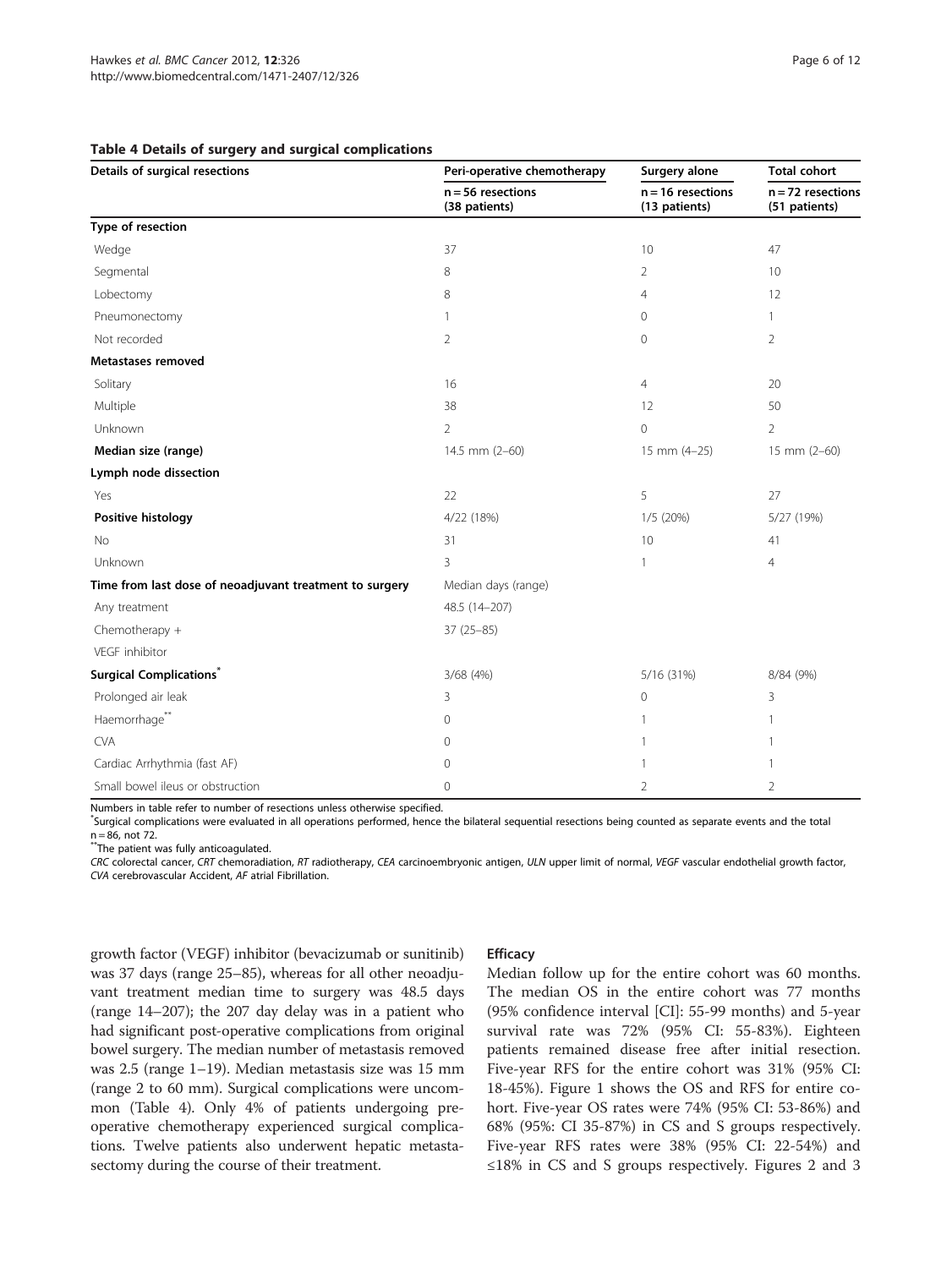<span id="page-6-0"></span>

show the OS and RFS respectively for the CS vs. S groups. A reduction in tumour size was seen in 21 patients (undergoing 23 of 39 resections - 62%) where neoadjuvant chemotherapy was administered. In a further 10 patients (11 resections or 30%), stable disease was seen on pre-thoractomy imaging after neoadjuvant treatment, with 3 incidents of disease progression. Thus, the disease control rate from neoadjuvant chemotherapy was 92%. Table [5](#page-9-0) summarises the efficacy outcomes. Figure [3](#page-8-0) shows details of relapse and further treatment.

### Prognostic Factors

In an univariate analysis, only positive lymph node involvement was significant for survival  $(p = 0.022)$ , however only 19 patients had lymph node resection at the time of pulmonary resection. All other factors assessed were non-significant and hence multivariate analysis was not performed.

With respect to RFS, no prognostic factors were found to be significant in univariate analyses. However, there was a trend towards improved RFS with chemotherapy alone compared to surgery alone or chemotherapy plus a targeted agent ( $p = 0.058$ ).

# **Discussion**

This study focused on the effects of peri-operative chemotherapy in the setting of pulmonary resection for colorectal lung metastases. We believe this is the first dedicated published series on peri-operative chemotherapy. The absolute 5-year survival rate was higher in the CS group compared with S group (74% versus 68%) as well as 5-year RFS (38% versus ≤18%) despite a shorter DFI. Lymph node involvement was the only significant prognostic factor found in our cohort but only in univariate analysis. The numbers were too small to compare lymph node involvement between the perioperative chemo vs no chemo groups or to perform a multivariate analysis. Also, the more recent procedures almost routinely involved lymph node resection whereas earlier procedures did not, which could be impacted on by numerous confounding factors. Toxicity of chemotherapy was manageable with no post-operative deaths and only a 4% surgical complication rate observed in the chemotherapy group. Neoadjuvant chemotherapy and targeted agents did not cause any evidence of pulmonary toxicity, either radiologically or histologically. FDG-PET scanning, also specifically evaluated for the first time in our series, provides higher concordance with the number of histologically proven metastases present than CT when PET-avid lesions are present (72% versus 61%).

Published series of pulmonary metastasectomy have included variable numbers of patients who received systemic peri-operative treatment but detailed outcomes of these subgroups have not been specifically reported. In a systematic review of 11 retrospective studies including 1307 patients [\[3](#page-10-0)], 8 of the 11 studies reported the use of neoadjuvant or adjuvant chemotherapy but discussion of toxicity, response, details of the regimen were consistently lacking. Two reports within the review, and two further published series have evaluated peri-operative chemotherapy as a prognostic factor. Saito et al [\[18](#page-11-0)].  $(n = 165)$  and Lee et al [\[7\]](#page-11-0).  $(n = 59)$  both found administration of peri-operative chemotherapy to be nonsignificant as a prognosticator in multivariate analysis. In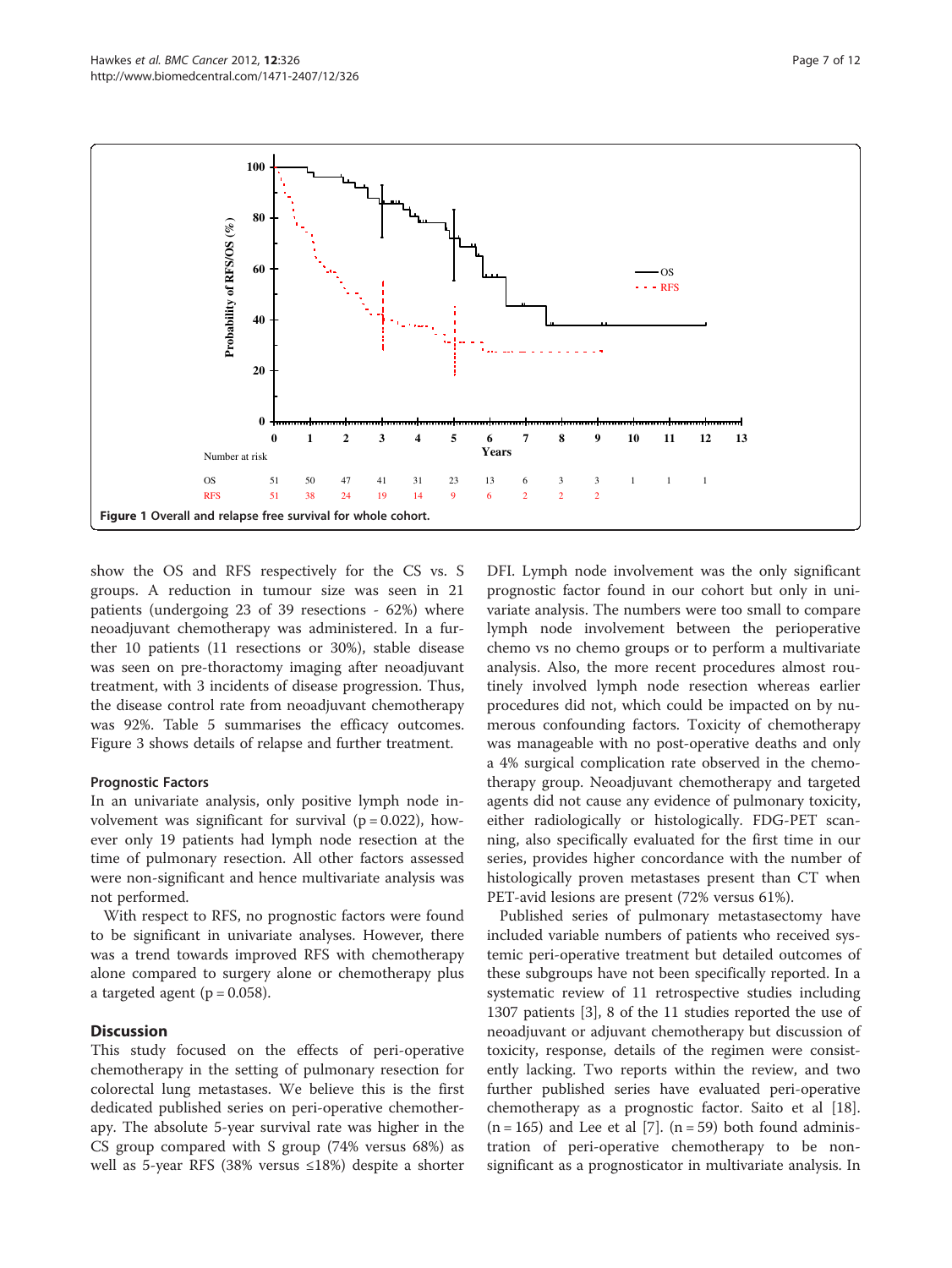a series of 30 patients, 5-year OS appeared higher in patients receiving post-operative chemotherapy (83.5 versus 57.1%) yet 5-year disease-free survival was similar (45.8% versus 46.9%), though in this small cohort, neither was statistically significant ( $p = 0.397$  and 0.754 respectively) [[19](#page-11-0)]. A larger study of 315 patients by Kanemitsu et al [[20\]](#page-11-0). reported 27.2% receiving 'adjuvant chemoradiotherapy'. Univariate analysis demonstrated a significant benefit in undergoing adjuvant therapy (Hazard ratio for death at 3 years 0.69, 95% CI 0.49-0.98;  $p = 0.037$ ) with a non-significant trend towards reduction

in death at 3 years in multivariate analysis (HR 0.71, 95% CI 0.49-1.03;  $p = 0.068$ ).

The 5-year OS of 72% in our cohort was higher than other published series. The recent systematic review reported a median 5-year OS of only 39.6% (range: 24-56%) for R0 resected patients [[21](#page-11-0)]. Our OS was promising and the low morbidity and mortality we reported supports the use of pulmonary resection and peri-operative chemotherapy as a treatment modality. With our 5-year RFS of 31% after initial resection and 3 additional patients being rendered disease-free after subsequent resections, pulmonary

<span id="page-7-0"></span>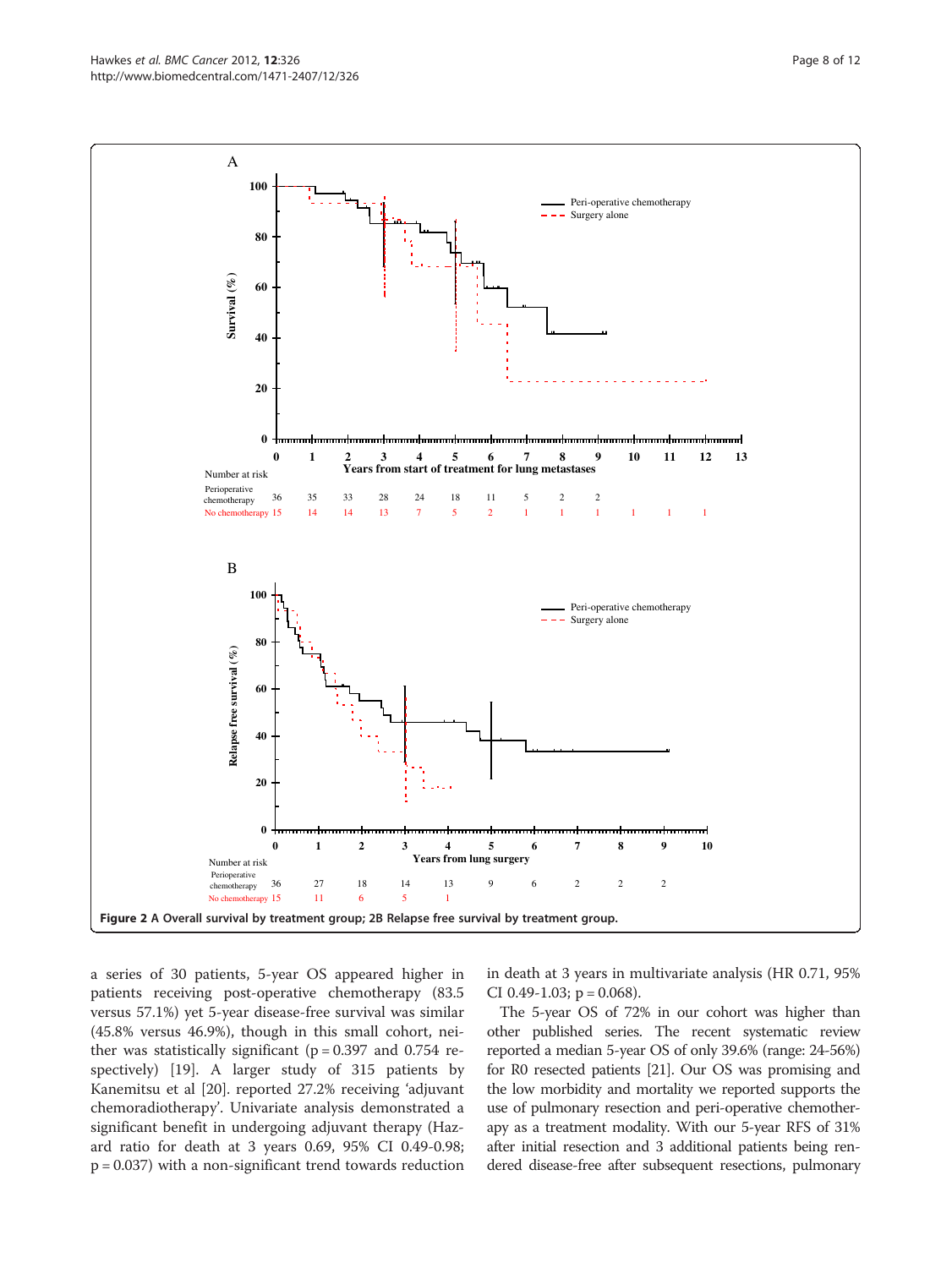<span id="page-8-0"></span>Hawkes et al. BMC Cancer 2012, 12:326 Page 9 of 12 http://www.biomedcentral.com/1471-2407/12/326

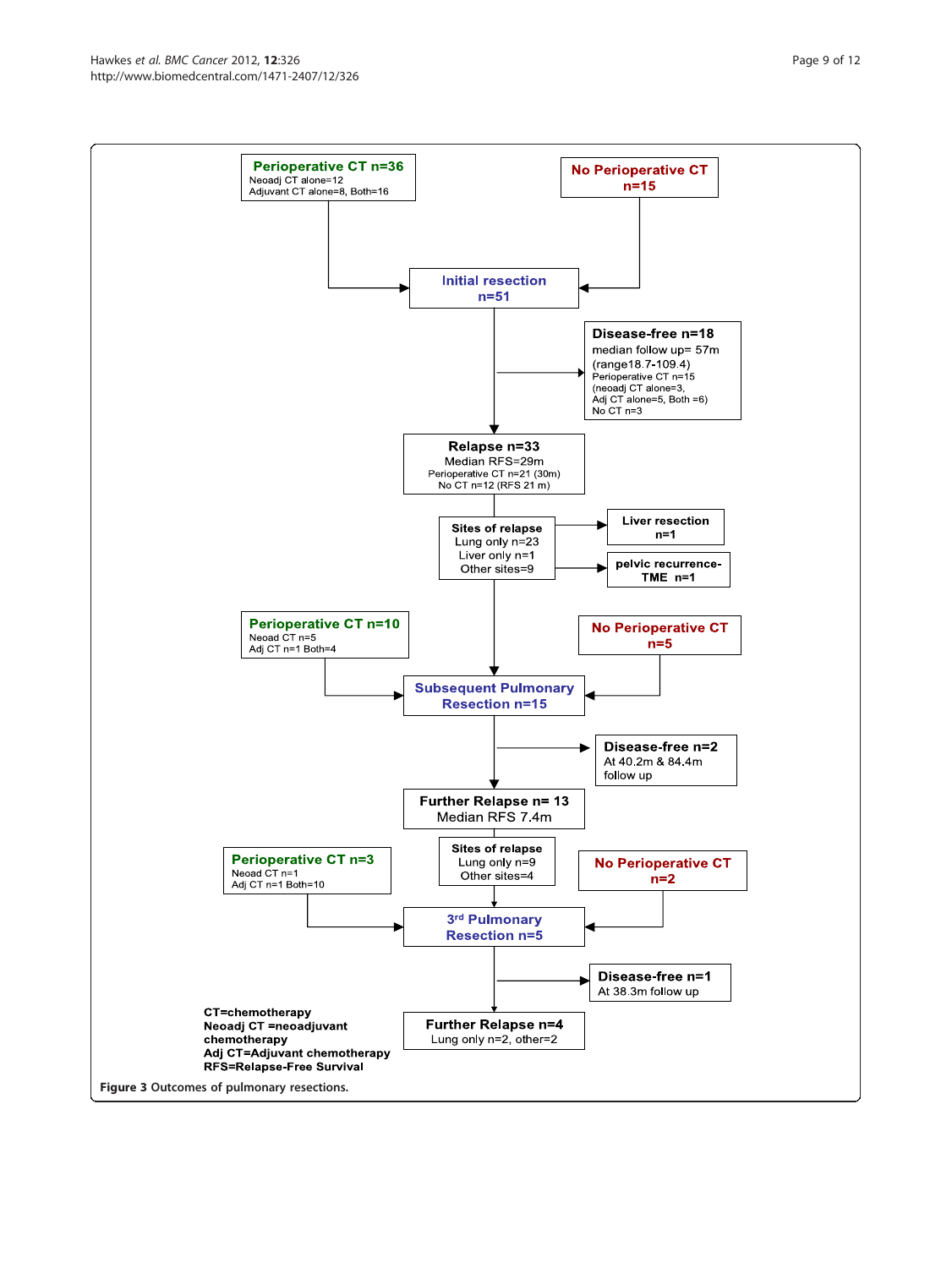#### <span id="page-9-0"></span>Table 5 Summary of efficacy results

|                                      | <b>Total cohort</b> | Peri-operative chemotherapy | Surgery alone        |  |
|--------------------------------------|---------------------|-----------------------------|----------------------|--|
|                                      | $n = 51$            | $n = 38$                    | $n = 13$             |  |
| <b>Number of patients</b>            | 51                  | 38                          | 13                   |  |
| Disease-free interval (range)        | 24.1 months         | 20.5 months                 | 27.5 months          |  |
|                                      | $(2.8 - 64.1)$      | $(11.7 - 64.1)$             | $(2.8 - 52.8)$       |  |
| Overall survival                     |                     |                             |                      |  |
| Median (95% CI)                      | 77 months (55-99)   | 91 months (61-121)          | 67 months (39-96)    |  |
| 3-year (95% CI)                      | 86% (72-93)         | 85% (68-93)                 | 87% (56-96)          |  |
| 5-year (95% CI)                      | 72% (55-83)         | 74% (54-86)                 | 68% (35-87)          |  |
| Relapse free survival                |                     |                             |                      |  |
| Median (95% CI)                      | 29 months (18-39)   | 30 months (0-68)            | 21 months (13-30)    |  |
| 3-year (95% CI)                      | 42% (28-55)         | 46% (29-61)                 | 38% (12-56)          |  |
| 5-year (95% CI)                      | 31% (18-45)         | 33% (22-54)                 | $≤18\%$ <sup>*</sup> |  |
| Response to neoadjuvant chemotherapy |                     |                             |                      |  |
|                                      |                     | $n = 39$ resections         |                      |  |
| Complete response                    |                     | $\mathbf 0$                 |                      |  |
| Tumour reduction                     |                     | 23 (62%)                    |                      |  |
| Stable disease                       |                     | 11 (30%)                    |                      |  |
| Disease control                      |                     | 34 (92%)                    |                      |  |
| Tumour progression                   |                     | 3(8%)                       |                      |  |
| No scans available                   |                     | 2                           |                      |  |

\* Not estimable as no events occurred at year 5 and only 1 patient left at risk at year 4 where RFS was estimated at 18%.

resection appears beneficial in this selected group, and reresection in a small number of patients is also a feasible option.

Neoadjuvant chemotherapy also has the advantage of assessing in vivo tumour response and overall course of the disease as well as potentially downsizing lesions. Whilst we acknowledge that the majority of lung lesions in this study are not evaluable by RECIST due to small size, a reduction in radiological tumour size was documented in 62% of resections where neoadjuvant chemotherapy was administered, with an additional 30% having stable disease. Indeed, although the presence of necrosis and, to a lesser extent, fibrosis are features seen in metastatic colorectal carcinoma, the extent of these changes being up to 80% likely reflects partial response to chemotherapy prior to surgery in some cases. Progression was seen in only a small minority (8%) during neoadjuvant therapy. Obviously, due to selection bias, we recognise that the cohort of patients who progressed, becoming unresectable, were not captured in this study nor did any lesions require downsizing prior to consideration of resection. However, this response was similar to published response rates in metastatic CRC of 36-66% [[22-24\]](#page-11-0).

DFI following curative resection of the primary has been described as a possible prognostic determinant. In the CS group, DFI was shorter than in the S group, suggesting that those with a shorter DFI are being treated more aggressively. Despite the slightly shorter DFI in this group  $(20.5 \text{ months} \text{ versus } 27.5 \text{ months}, \text{ p} = 0.277)$ , the absolute 5-year OS was higher (74% vs. 68%).

This study demonstrates that chemotherapy toxicity appears manageable in this population. Pfannschmidt's 2010 systematic review reported a 0–2.4% post-operative mortality, consistent with our observation of no surgeryrelated deaths [[3](#page-10-0)]. Acute surgical complications were observed less in the chemotherapy group in our study (3 events in 68 resections versus 5 events in 16 resections for surgery alone). Neoadjuvant chemotherapy was better tolerated than adjuvant chemotherapy with fewer recorded toxicities (reported in 27% versus 54% of patients). This difference in toxicity pre- and postsurgery is consistent with reports in operable rectal and gastric cancers where neoadjuvant and adjuvant chemotherapy have been evaluated [[25-27](#page-11-0)]. Of interest, in patients who received targeted therapy, only 2 complications occurred. A patient receiving neoadjuvant sunitinib plus FOLFIRI (within the context of a phase I doseescalation study) developed grade 4 neutropenia preoperatively and a patient receiving FOLFIRI chemotherapy plus cetuximab had a prolonged air-leak. None of the toxicities or surgical complications occurred in the 6 patients receiving chemotherapy plus bevacizumab with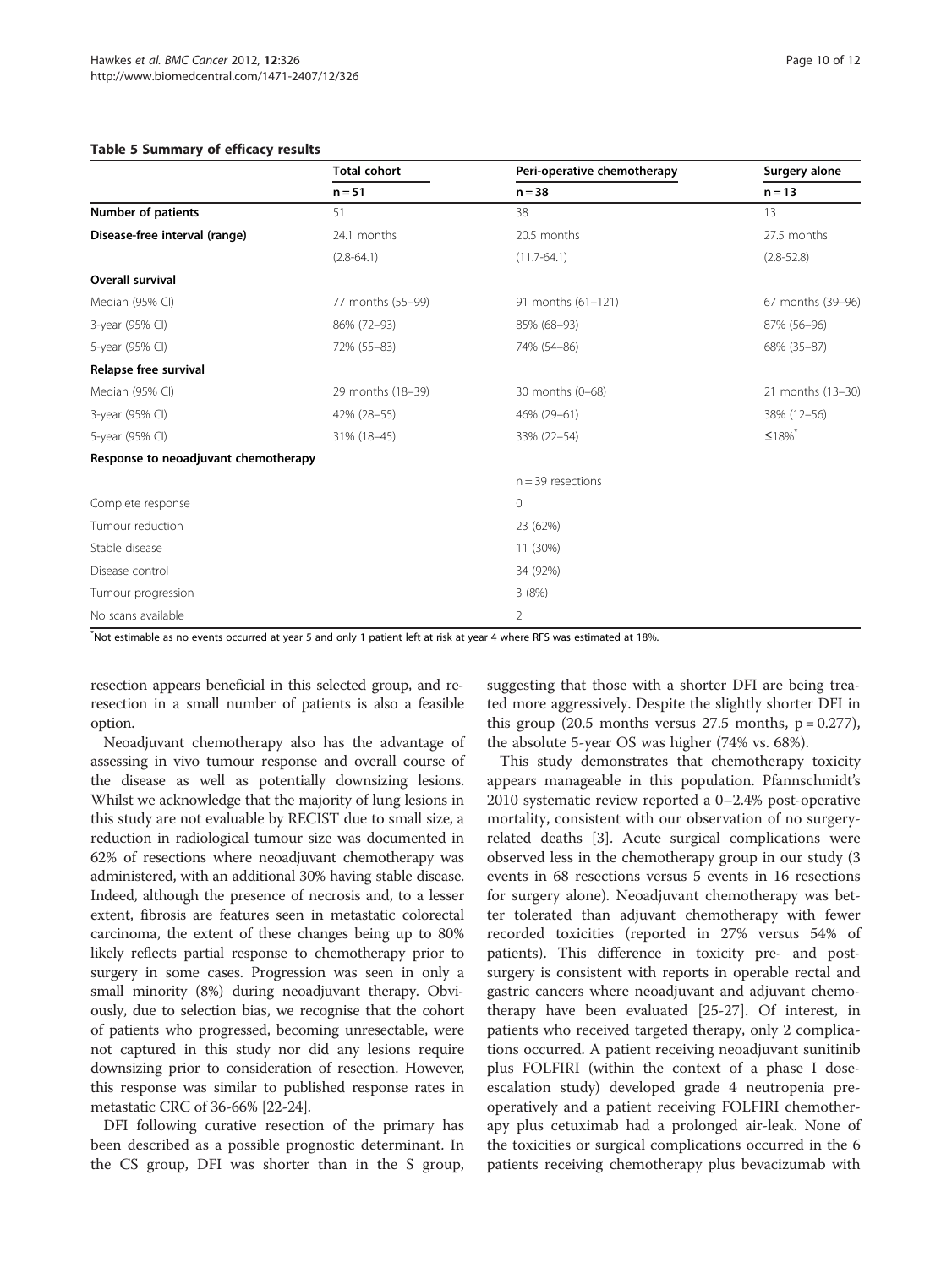<span id="page-10-0"></span>the median interval between end of neoadjuvant treatment and surgery of 37 days, despite the widely published wound-healing, bleeding and thromboembolic complications known to occur with bevacizumab. There was no radiological evidence of chemotherapy-related pulmonary toxicity and histological evaluation of the resected tissue demonstrated no evidence of toxic changes to non-tumour lung parenchyma. This is reassuring, and certainly in contrast to that of neoadjuvant chemotherapy in the setting of liver resection, where it is well documented that irinotecan can cause steatohepatitis and oxaliplatin is associated with sinusoidal obstruction syndrome [\[28](#page-11-0)]. There are currently no data on chemotherapy-induced lung toxicity seen histologically within the context of resectable CRC pulmonary metastases and our report represents first preliminary evidence demonstrating no significant histological damage is detected following CRC chemotherapy.

CT is not highly accurate in differentiating malignant from benign pulmonary nodules, hence many benign lesions are removed in pulmonary metastasectomy. FDG-PET is used routinely to confirm a single metastatic site of disease prior to resection however may assist in further delineating malignant involvement of pulmonary lesions. Concordance of FDG-PET with histological involvement of pulmonary nodules has not previously been assessed. In patients undergoing neoadjuvant chemotherapy, the timing of preoperative PET varied in our cohort, yet administration of chemotherapy did not impact on FDG-avidity of the lesions. In PET-positive patients, we observed a higher concordance between number of lesions with positive histology and PET than CT. These concordance rates were exploratory and hence only described in absolute values, the limited sample size precluded any formal statistical testing. With further evaluation, this may have important consequences on the decision of which lesions to resect at surgery in addition to excluding extrapulmonary disease.

The most important limitation of our study was the selectivity of our approach. Included patients needed to have resectable pulmonary metastases, physical fitness for lung resection and no progression during neoadjuvant chemotherapy to the extent of being denied surgery. In patients who had significant co-morbidities, radiofrequency ablation might have been utilised as an alternative. High usage of PET scanning in our study ensured that patients with extra-thoracic non-hepatic metastases were excluded from pulmonary resection. As an indication, our institution commenced 670 patients on first line chemotherapy for metastatic CRC between 2000 and 2008 (equivalent of about 80 patients per year) [\[29](#page-11-0)].

# Conclusions

To our knowledge, this is the largest study of patients dedicated to evaluating peri-operative chemotherapy and targeted therapy in the setting of pulmonary resection for CRC metastases. The role of pulmonary metastectomy has not been validated in a prospective randomised trial to date however based on published data, has been standard practice for selected patients at our intuitions for more than a decade. The inclusion of perioperative chemotherapy in the management paradigm for these patients has not been associated with additional specific pulmonary toxicity and a promising relapse-free and overall survival was observed.

#### Competing interests

No authors have declared any conflict of interests.

#### Authors' contributions

EH: Study design, data collection, data analysis, manuscript preparation, manuscript review. GL: Study design, data collection, data analysis, manuscript preparation, manuscript review. DC: Study design, manuscript preparation, manuscript review. AN: Study design, data collection, data analysis, manuscript preparation, manuscript review. KW: Data collection. YB: study design and statistical analysis. GR: Data collection. SR: Study design, manuscript preparation, manuscript review. IC: Study design, manuscript preparation, manuscript review. All authors read and approved the final manuscript.

#### Acknowledgements

We acknowledge National Health Service funding to the National Institute for Health Research Biomedical Research Centre as well as funding and support by the NIHR Respiratory Disease Biomedical Research Unit at the Royal Brompton and Harefield NHS Foundation Trust and Imperial College London. The views expressed in this publication are those of the authors(s) and not necessarily those of the NHS, The National Institute for Health Research or the Department of Health.

#### Author details

<sup>1</sup> Department of Medicine, Royal Marsden Hospital, Downs Road, Sutton, Surrey, UK SM2 5PT. <sup>2</sup>Department of Surgery, Royal Brompton and Harefield NHS Foundation Trust, London, UK. <sup>3</sup>Department of Histopathology, Royal Brompton and Harefield NHS Foundation Trust, and National Heart and Lung Division, Imperial College, London, UK. <sup>4</sup>Department of Clinical Research and Development, Royal Marsden Hospital, London and Surrey, UK.

#### Received: 4 May 2012 Accepted: 17 July 2012 Published: 1 August 2012

#### References

- 1. Ferlay J, Shin HR, Bray F, Forman D, Mathers C, Parkin DM: Estimates of worldwide burden of cancer in 2008: GLOBOCAN 2008. Int J Cancer 2010, 12:2893–2917.
- 2. Engstrom PF, Arnoletti JP, Benson AB 3rd, Chen YJ, Choti MA, Cooper HS, Covey A, Dilawari RA, Early DS, Enzinger PC, et al: NCCN Clinical Practice Guidelines in Oncology: colon cancer. J Natl Compr Cancer Netw 2009, 7(8):778–831.
- 3. Pfannschmidt J, Hoffmann H, Dienemann H: Reported outcome factors for pulmonary resection in metastatic colorectal cancer. J Thorac Oncol 2010, 5(6 Suppl 2):S172–S178.
- 4. Sanoff HK, Sargent DJ, Campbell ME, Morton RF, Fuchs CS, Ramanathan RK, Williamson SK, Findlay BP, Pitot HC, Goldberg RM: Five-year data and prognostic factor analysis of oxaliplatin and irinotecan combinations for advanced colorectal cancer: N9741. J Clin Oncol Off J Am Soc Clin Oncol 2008, 26(35):5721–5727.
- 5. McAfee MK, Allen MS, Trastek VF, Ilstrup DM, Deschamps C, Pairolero PC: Colorectal lung metastases: results of surgical excision. Ann Thorac Surg 1992, 53(5):780–785. discussion 785–786.
- 6. Inoue M, Ohta M, Iuchi K, Matsumura A, Ideguchi K, Yasumitsu T, Nakagawa K, Fukuhara K, Maeda H, Takeda S, et al: Benefits of surgery for patients with pulmonary metastases from colorectal carcinoma. Ann Thorac Surg 2004, 78(1):238–244.